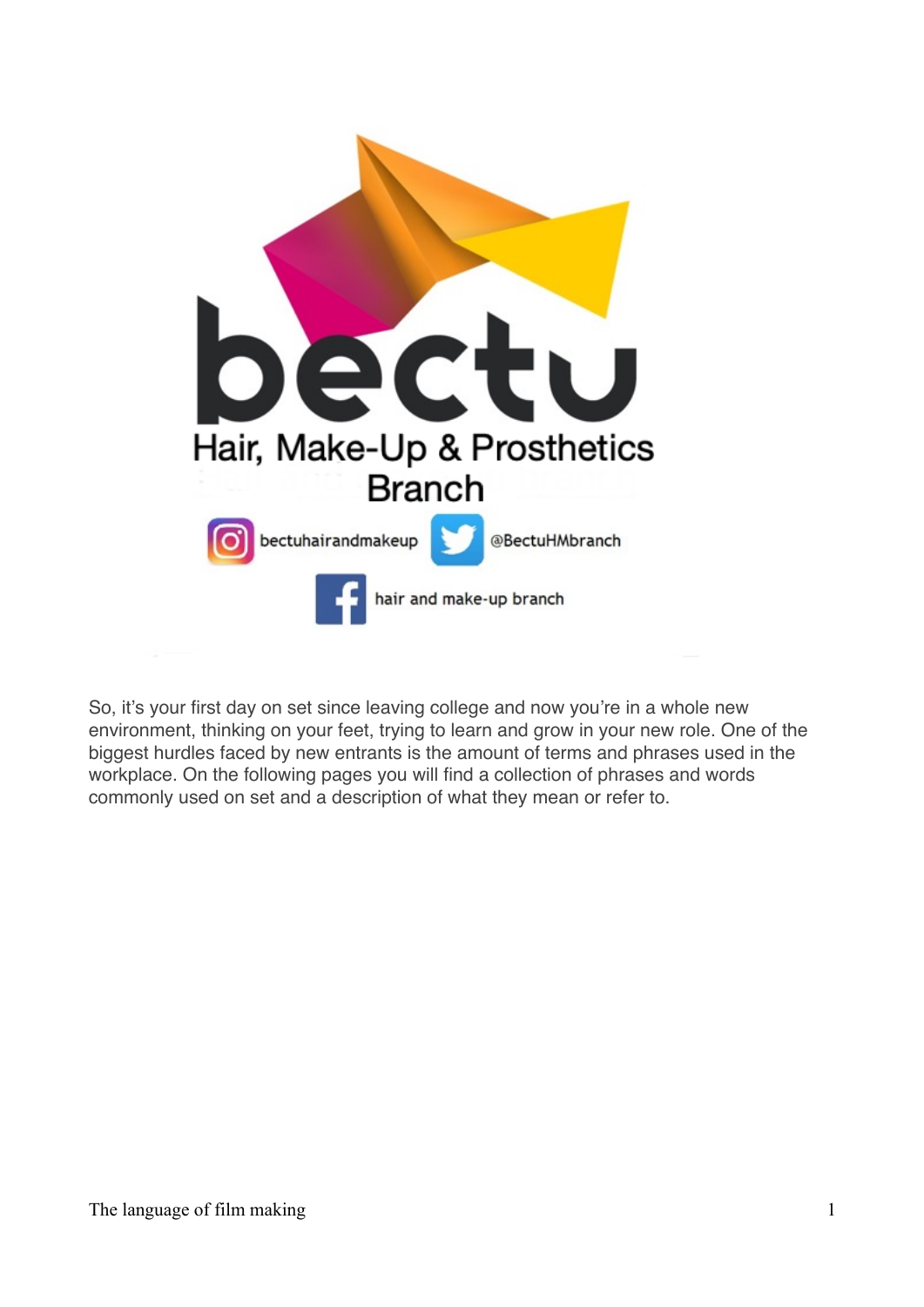# **ON SET TERMS Learn the language of film making**



**Action** This is the principal actors' cue to start performing.

## **Assistant Director (1st)**

Easily mistaken for the director since they are normally the person doing all the shouting and giving everyone their cues. They are the person in charge when you are on set. Listen very carefully to what they say.

## **Assistant Director (2nd)**

Normally your first point of contact, but not always on the set as they are often at the Unit Base planning ahead. The 2nd AD is responsible for making sure all members of the cast and crew are in the right place at the right time. They liaise with the agency about background requirements and normally schedule the call sheet for the following day's filming.

#### **Assistant Director (3rd)**

On set, the 3rd AD is the person who will be looking after you. He/she liaises with the 1st and will be the person giving you instructions on where you should go.

#### **Assistant Director (Crowd)**

On bigger productions there may be a separate AD to look after the supporting artists.



## **Background Action**

This is the cue for supporting artists (extras) to begin performing.

#### **Backlot**

Americanism. An open air part of the studio where sets can be constructed.

#### **Bectu**

Bectu is a trade union who represents staff, contract and freelance workers in the media and entertainment industries.

#### **Best Boy**

The first assistant electrician, assisting the Gaffer.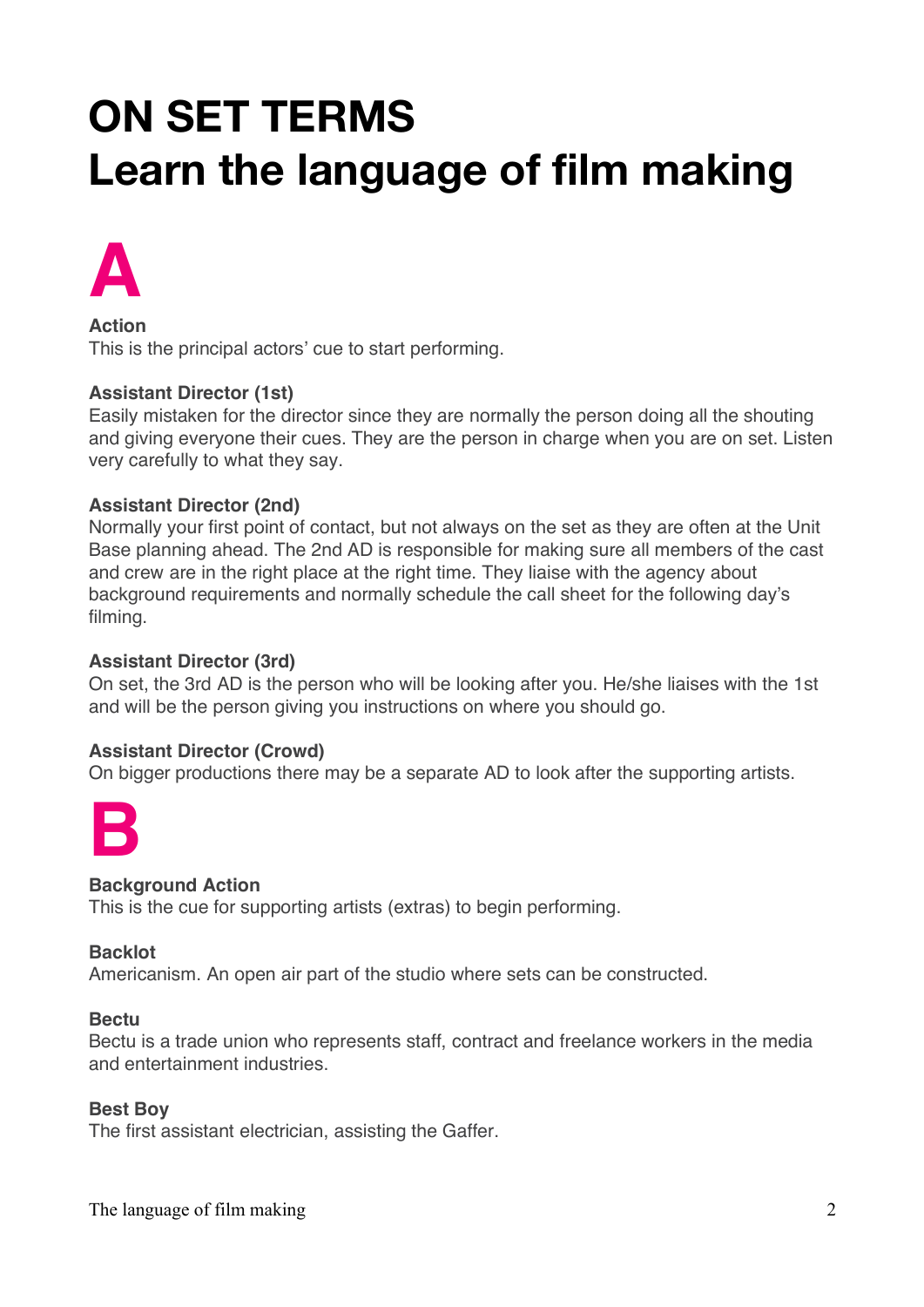## **Bluescreen**

Sometimes called Greenscreen or Chroma-key. Filming takes place against a blue or green background. The background can then be replaced digitally in post-production.

## **Body Cast / Life Cast**

A term given to the process of casting body parts of a performer. This is often done by a specialist team for the purpose of recreating body parts for prosthetics, dummies or custom costume mannequins.

## **Boom**

The pole that the boom operator holds, attached to an overhead microphone.

# **Broken Lunch**

A term used to describe a lunch break that has been interrupted or cut short by having to work through part or all of your allocated break. This usually incurs an additional penalty payment on top of your daily rate.

# **Buy out**

On certain jobs you may be offered a Buy Out of Rights, instead of repeat fees.



## **Call Sheet**

The call sheet is a document issued every day which outlines the scenes to be recorded that day and any specific requirements for the day's filming. This is normally produced by the 2nd AD and emailed out after wrap each night.

## **Call Time**

The time you must report to your given location. You must be on time. This is normally printed on the call sheet and will often be issued by your department head or supervisor via text, WhatsApp or email if you are doing dailies in a crowd room.

## **Camera Right and Camera Left**

Describes the view from the camera's point of view. If you are told to move camera left and you are facing the camera you would move to your right, and vice versa.

## **Casting Director**

Responsible for casting the actors.

## **Check the Gate**

Checking a part of the camera to ensure no unwanted objects, such as hairs, have gone across the lens.

# **Checks to Shoot**

(see Final Checks)

## **Clapper Loader**

The person who loads the film into the camera.

The language of film making 3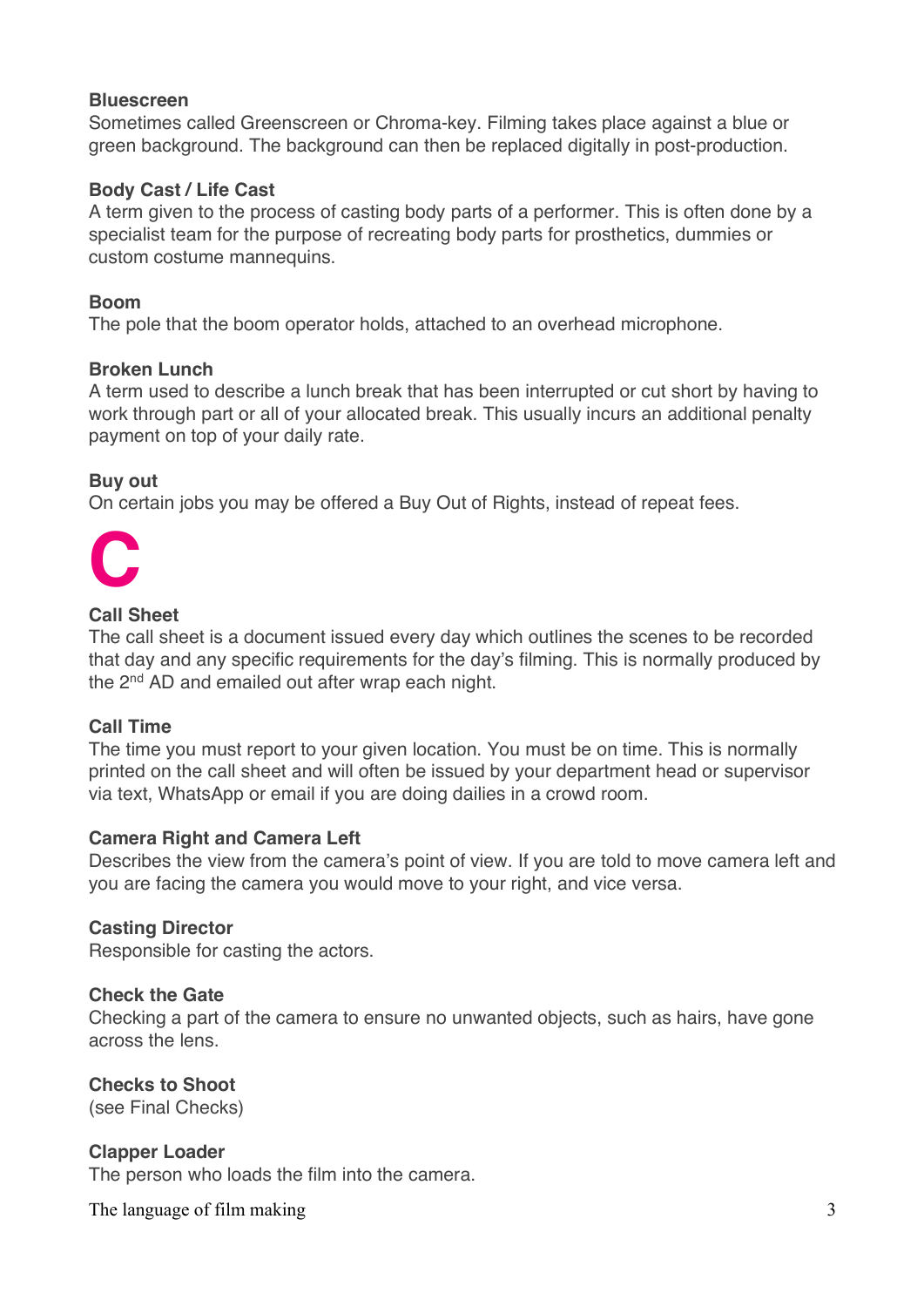## **Clapperboard**

Also called the slate. Used to mark each take by number and help the editor synchronize sound and vision.

#### **Clear the eyelines**

This is an instruction given to crew prior to a take instructing them not to stand directly in the performers' field of view or make eye contact with the performers during the take, as it can be distracting and ruin their performance. If it's impossible to be out of the performers' eye line, because your job requires you to be aware of any active safety implications in the scene, then it's polite to avoid eye contact.

## **Close Up**

Shot of a person; the camera would be only on their head.

#### **Closed set**

A closed set is an environment that has restricted access on an essential basis. This is often done where intimacy or nudity is required in order to maintain privacy and modesty of the performers.

## **Confirmed Booking**

This is a firm commitment to work on this day. Do not take another job on that day.

#### **Continuity**

Continuity is the term used to describe the process of ensuring everything is the same for any sequences that are filmed over several set-ups or days. This affects several departments such as make-up, costume and art department. It is therefore essential that nothing changes to upset the continuity of the scene and each respective department will create a log or record of their continuity.

#### **Continuous Working Day / Night**

A filming day or night where you will not be given a meal break, but a running buffet is provided while filming continues.

#### **Costume Fitting**

Costume fitting is an appointment that is made for a performer or supporting artist to be fitted with the costume required for their filming days.

#### **Craft Services**

This varies. Depending on the size and budget of the production it can be anything from a small selection of biscuits, tea and instant coffee to a dedicated catering team making specialist coffees and snacks to order.

## **Crane Shot**

The camera may pan up at a great height. A crane is used to lift the camera into the air.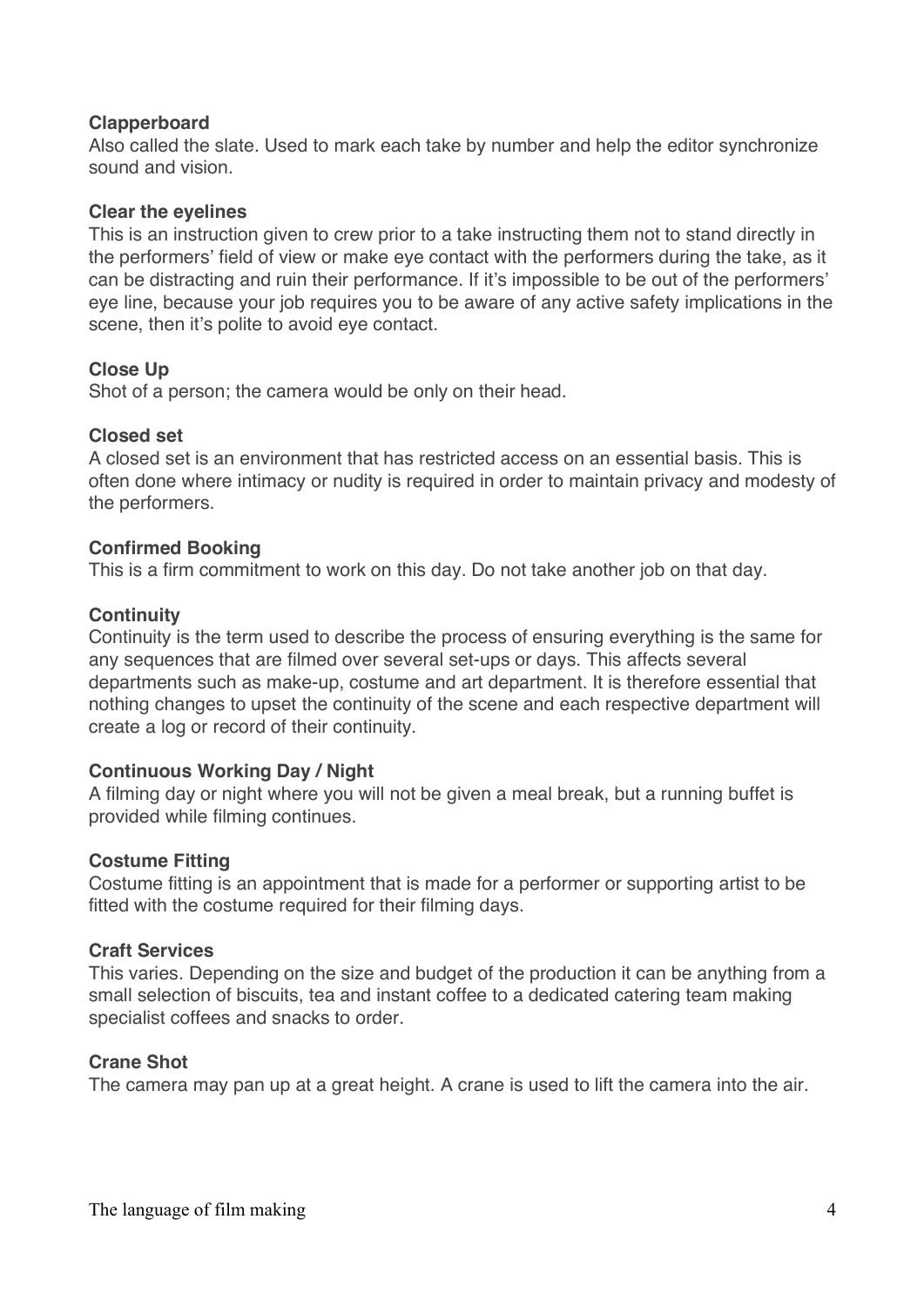## **Crowd Base**

On bigger crowd days this is where supporting artists (extras) will be asked to report at the start of each day. When filming on location it's common for unit base and crowd base to be slightly separated, if there isn't enough space readily available for all the trucks and marquees required for filming in the same area.

# **Cut**

This is the cue for camera to stop recording.



# **Dining Bus**

Normally a bus or trailer that has been converted into a dining area. On small productions these are often used as a crowd holding area where supporting artists can stay warm and dry until they are required for their scenes.

# **D.O.P.**

Director of Photography (or Cinematographer). Works with the director supervising the camera and lighting department to set up the shot. They are responsible for determining the look of the film, in terms of style, rather than just the process of recording it.

## **Double**

A person used when the actor is not available. Usually filmed from long distance, from behind or for a part of the body such as hands and feet. Also, when the action is too dangerous for the actor to perform or they aren't trained in the required discipline like horse riding they will also have a stunt double or riding double.

| the control of the control of the |  |
|-----------------------------------|--|
|                                   |  |

**Equity** Union that represents actors and supporting artists.

## **Establisher Shot**

A general view of any location or building.

## **Eye line**

The direction a performer is required to look during the take.

**Featured Artist** Another name for an actor.

## **Final Checks**

Hair and make-up's last chance to have a look and tweak anything before the camera begins recording.

The language of film making 5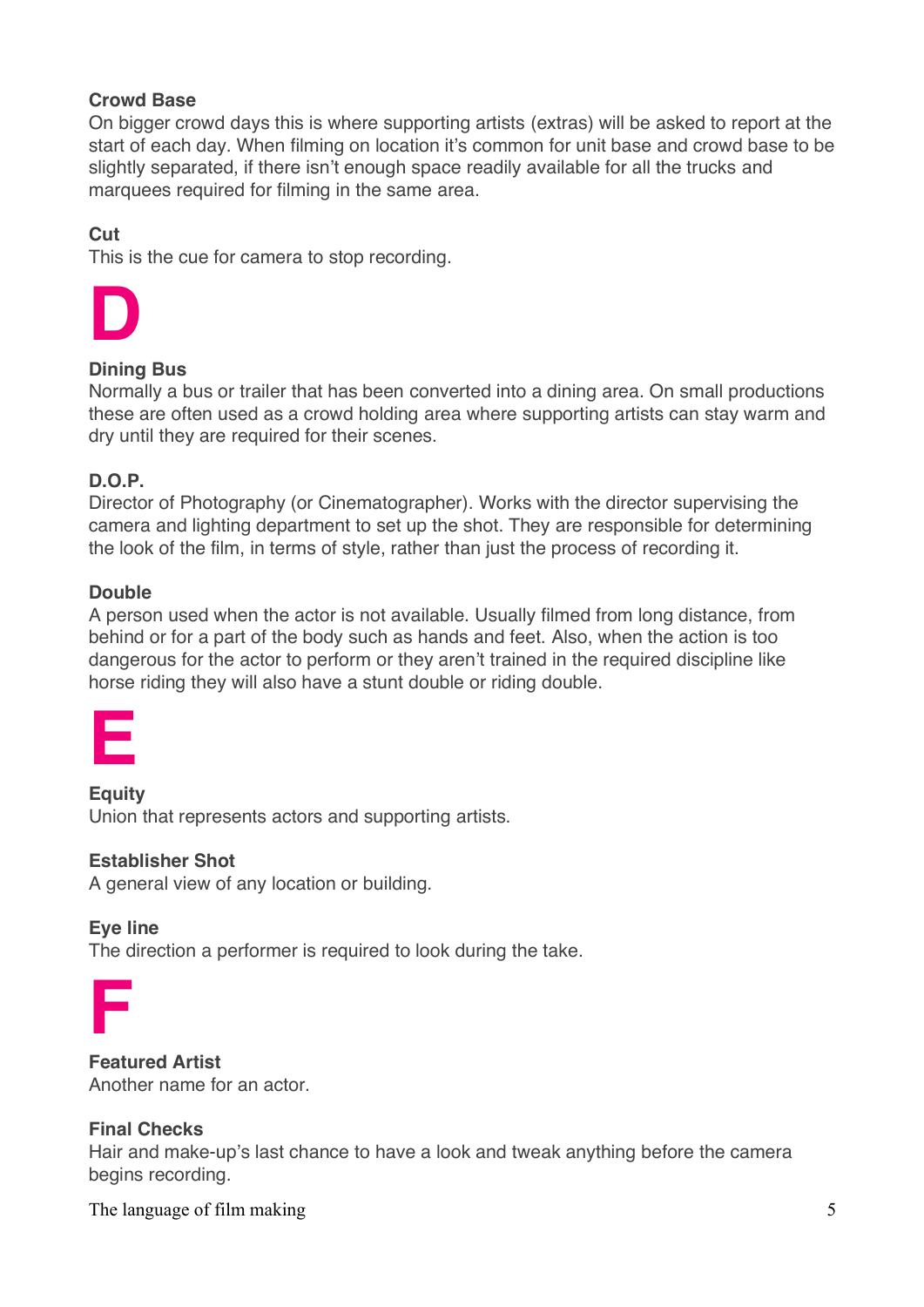## **First Positions**

Sometimes referred to as Number Ones. These are positions given to actors and supporting artists to start the scene from.

## **Focus Puller**

The person in charge of controlling the focus of the camera.

## **From The Top**

To start the scene from the beginning.



**Gaffer** Head electrician.

## **Gel**

Something that covers a light to create different effects.

#### **Grace**

Grace is a term used to describe a 15 minute window of time at the end of the day that can be used to complete a slate without the crew entering into overtime. The grace period can only be used twice in one filming week.

## **Grips**

Crew members involved in building platforms, laying tracks or helping out blacking-out for night shoots.



## **Hair & Make-up Fitting**

A hair and make-up fitting is an appointment arranged for an actor or supporting artist. During this appointment the make-up team will establish the products and resources required for the individual's look. This could consist of wigs, prosthetics and facial hair as well as any haircutting or colouring.

## **Hold the Red**

Another take is about to happen. This is a term more specific to filming inside a studio, as the entrances are often controlled by a light and bell system. When the studio door light is red you should not exit or enter the studio as camera and sound are rolling.

## **S.A. Holding Area**

Similar to Crowd Base, a place where supporting artists will wait before being called onto set.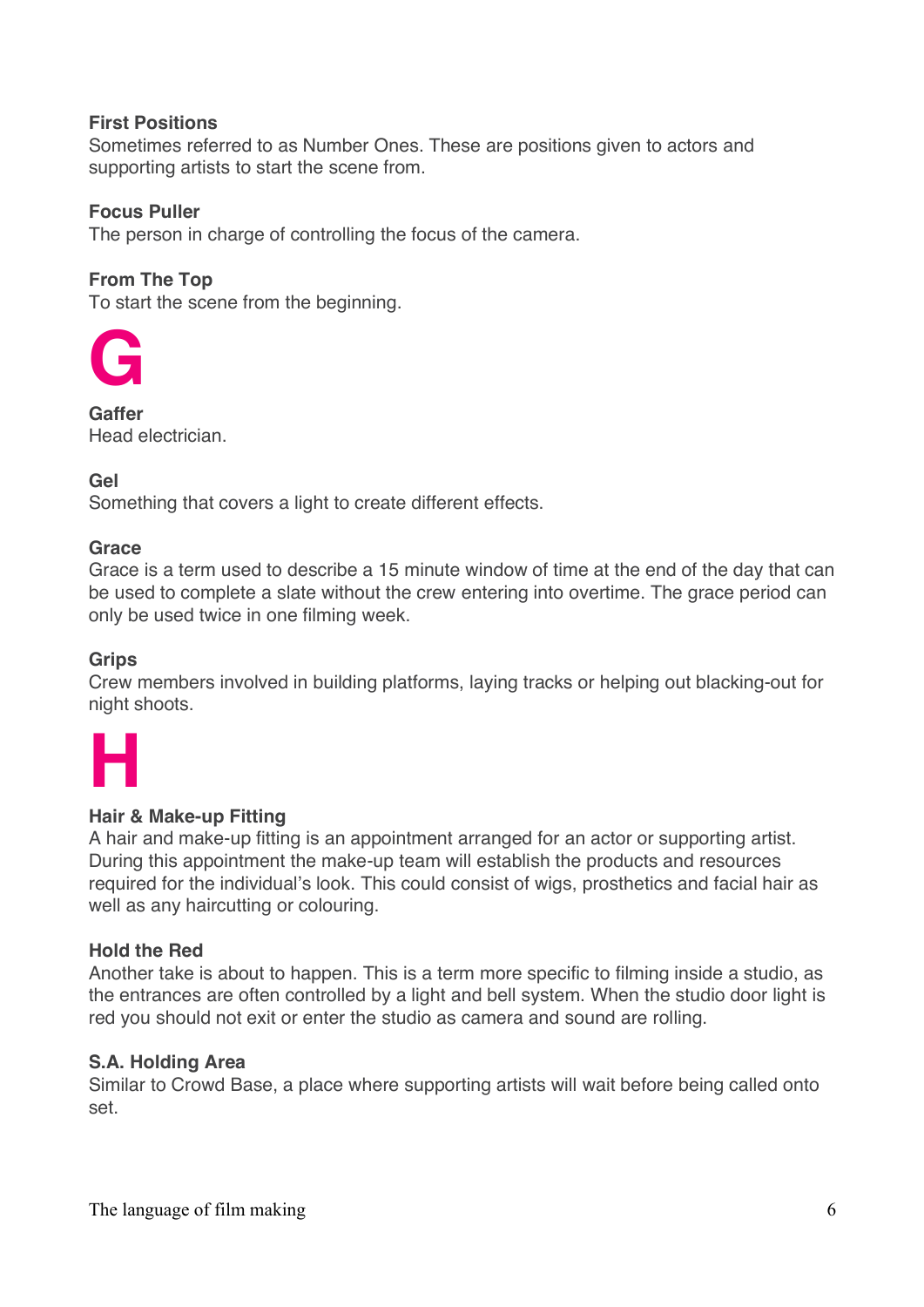# **Honey Wagon**

A term used to describe toilets on location. These are often trailer that have been converted in to toilet facilities.



**Insert** Close-Up shot of importance. e.g. a hand picking up a gun.



**Location** A set or filming area that is away from the main studio.

**Long Shot**

Full length shot with some of the background.



**Master Shot**

Wide shot that covers the main action throughout.

**Mid Shot** Shot of the top half of the body.



## **Night Shoot**

Filming through the night. No set hours but could start as early as 4pm and finish as late as 7am.



**Pan** The camera moves from left to right, or right to left.

## **Pencilled Booking**

A provisional booking, yet to be confirmed. Sometimes you may be given a heavy pencil. This is more likely to happen but is still not confirmed.

## **Pick Up**

A small part of a scene which has been missed or needs to be reshot, that the crew will go back to complete later.

The language of film making 7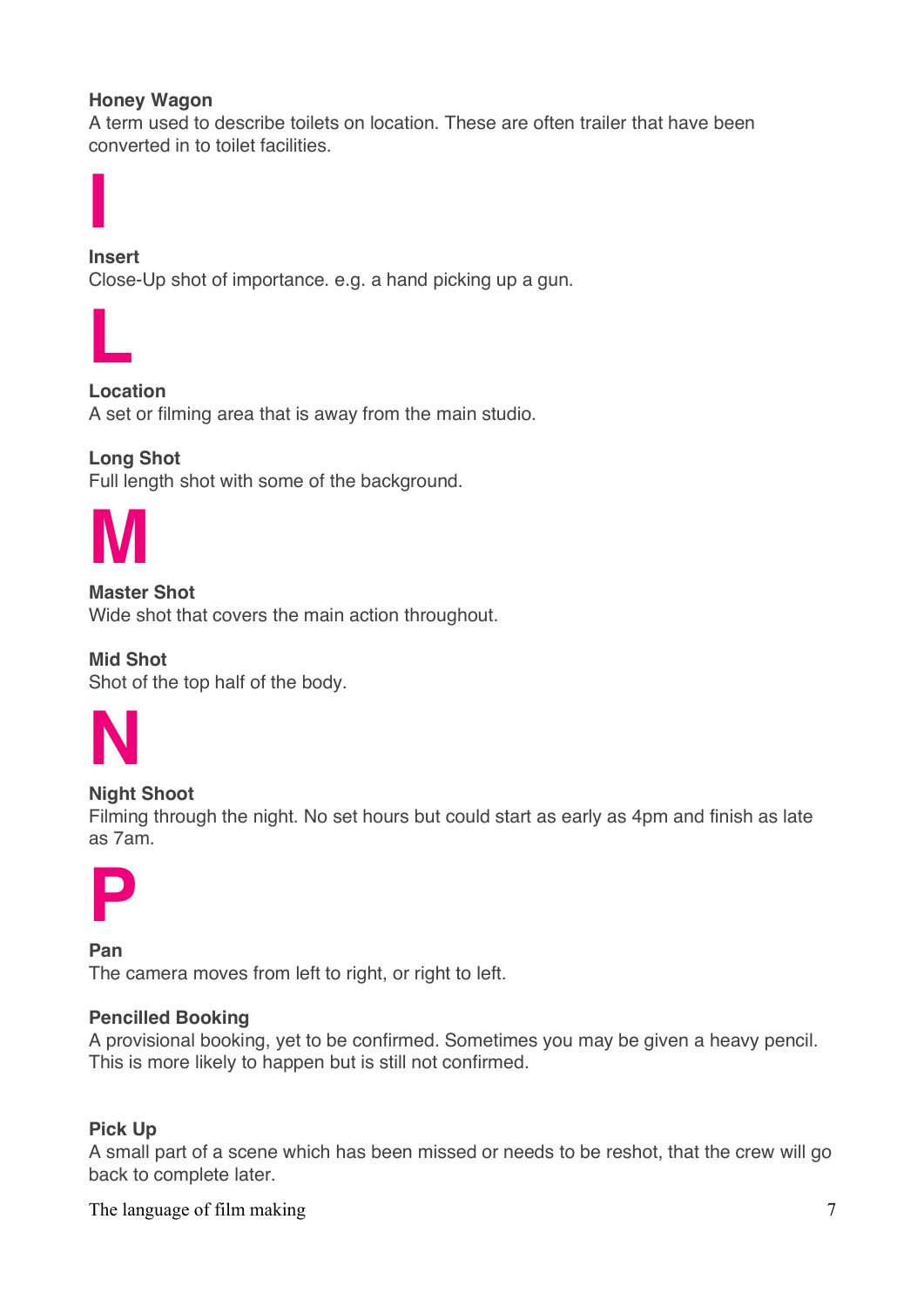## **Production Office**

The headquarters behind the set, usually headed by the Production Manager. The production office usually deals with mail coming in and out as well as all the production's administration needs.

## **Prop**

Any object given to a performer, in addition to their costume, that is used as part of their performance. These items often belong to the props or art department and are distributed by them when the performers arrive on set and collected at the end of the day when filming is completed. A sword, rifle, walking cane, umbrella or parasol are all examples of a prop.

## **Prosthetic**

An artificial body part, applied in the make-up department. If the production's prosthetics needs are specialized or vast then sometimes these requirements will be handled by a specialized team.

## **Pulled Call Time**

This term is used to indicate a call time has been altered and is now earlier than originally planned.

#### **Pushed lunch**

Pushed lunch means that the time for serving lunch will now be later than planned. Lunch breaks should commence within 6 hours from the end of breakfast being served if lunch is pushed beyond the 6 hours a penalty payment is usually incurred.

#### **Pushed Call Time**

This term is used to indicate a call time has been altered and is now later than originally planned or scheduled.



## **Red Light and Bell**

A red light and bell will be sounded (usually in a studio) before filming is about to happen. Also, Save the Red, marked by two bells, means filming has stopped.

#### **Rehearsal**

This is when the actors and supporting artists rehearse a scene before filming.

#### **Reset**

Moving the camera back to its first position. This is normally called after camera cuts. If the camera is on a track or jib arm and moving through the scene, this is the cue for the grips and camera team to return to their start positions ready for another take.

#### **Reverse Shot**

A 180-degree angle from the last position of the camera.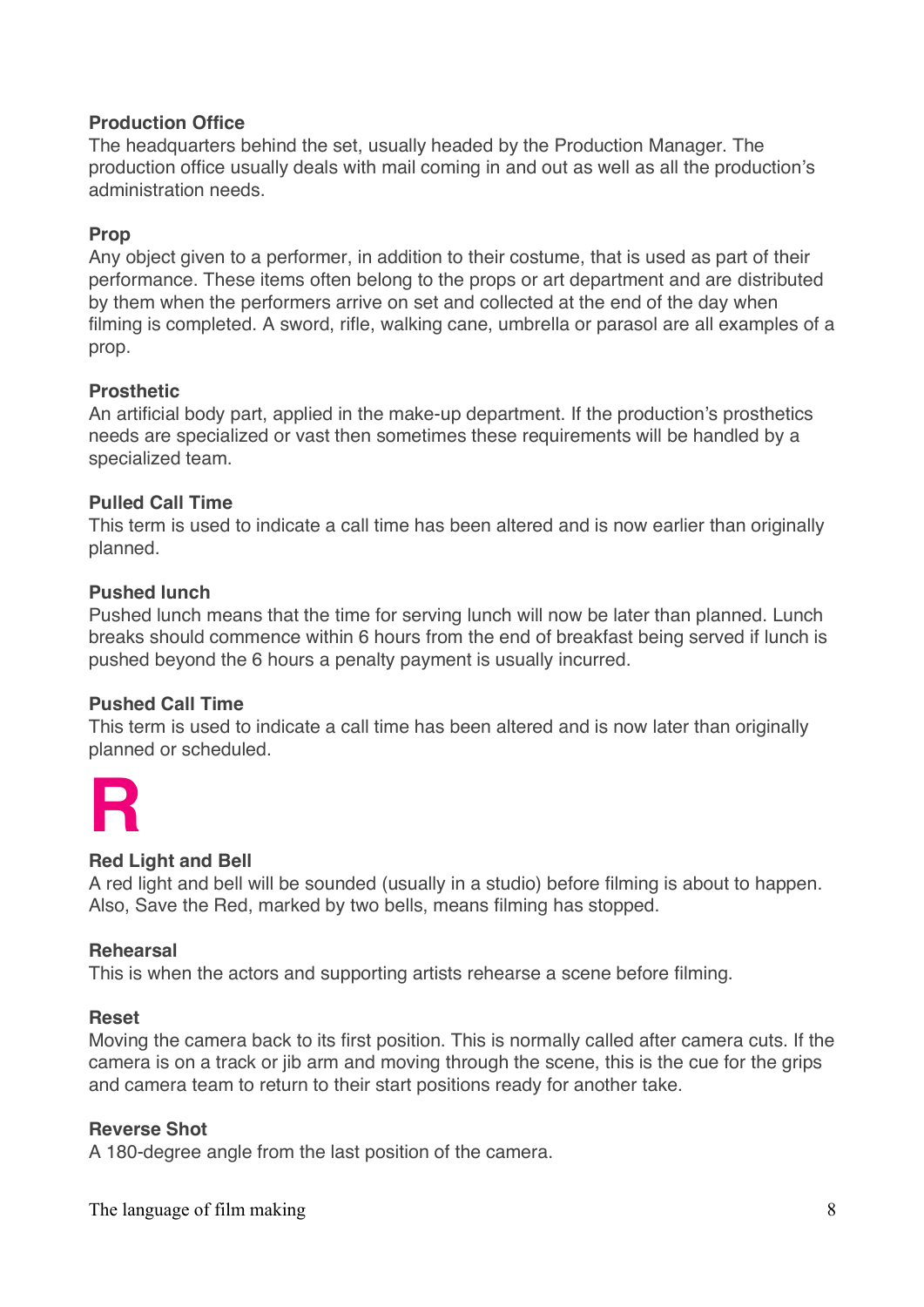# **Rolling / Roll Camera**

See Turning Over / Turning.

#### **Runner or PA**

Can be instructed do anything at all to support the ADs and Production Office. From collecting people to and from the set to taking lunch orders or picking up faxes.

#### **Rushes**

A first look at what has been filmed on a given day.



## **Second Unit**

A completely separate crew, filming different scenes to the Main Unit, often Insert or Pick-Up shots.

#### **Set**

The location where filming is taking place. This could apply to outdoor locations or specific sets constructed in a studio for the production.

#### **Sides**

Sides are a small printed copy of the call sheet which usually consist of the first two pages of the call sheet and script pages for the day.

#### **Silver balls**

Silver balls is a term used to indicate the visual effects team need to take light references of the set to aid them in adding elements in post-production.

#### **Soundstage**

At the studios; an enclosed space where the set is constructed.

#### **Spark**

Another name for electrician.

#### **Special FX**

Special effects can be anything used in shot, such as fire, wind, rain or snow.

#### **Speed**

The term is used to indicate the camera crew are ready to record and proceed with the take. This term comes from the old days of shooting on film when the film loaded into cameras had to get up to speed for recording, however the term it is still used today even when filming digitally as it indicates the camera team are set and ready to go.

#### **Split Day**

A shifted day in hours. For example a mid-morning start and a late evening finish. Pay is still a standard day.